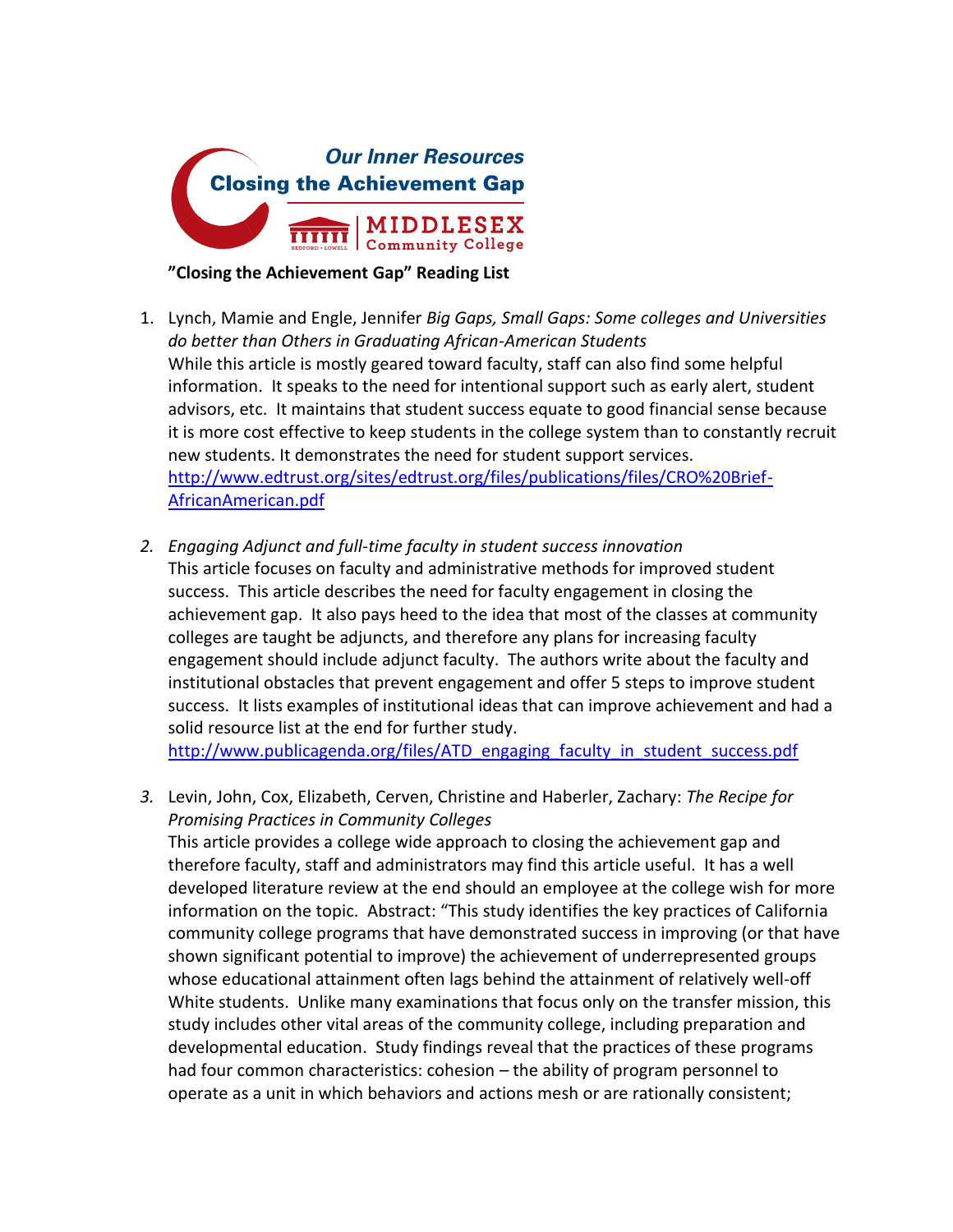cooperation – the degree to which program personnel work together toward common goals and form good working relationships with each other and with students; connection – the ability of program personnel to sustain interdependent relationships with internal and external entities, such as other departments within the college and industry representatives; and consistency – the presence of a distinctive and stable pattern of program behaviors that promote program goals. In addition, study results how the central and critical role play by the faculty in assuring program success."

- 4. Sturm, Susan, Eatman, Tim, Saltmarsh, john and Bush, Adam: *Full participation: Building the Architecture for diversity and public engagement in higher education* This article can be used by administrators to help close the achievement gap. It provides sound theory and offers concrete solutions as well as a case study. Question at the end of the article are designed for all employees of the college. Abstract: "This catalyst paper offers a conceptual framework for connecting a set of conversations about change in higher education that often proceed separately but need to be brought together to gain traction within both the institutional and national policy arenas. By offering a framework to integrate projects and people working under the umbrella of community, public, and civic engagement, we aim to integrate both of these change agendas with efforts on campus to address the access and success of traditionally underserved students. We also hope to connect efforts targeting students, faculty, and broader communities in each of these arenas. We offer an approach that situates the integration of these change agenda squarely within the core values and mission of higher education.
- *5.* Quaye, Stephen Joh and Harper, Shaun: *Faculty accountability for culturally inclusive pedagogy and curricula*

The article pertains mostly to faculty as the authors stress the need for faculty accountability and responsibility. It can also be used by the administration to achieve better faculty engagement. They state that faculty often do not represent the ethnic diversity of the students. Students fell there is not enough learning about their own cultures because of the Caucason/European lens through which most subjects are taught. It is important to incorporate cultural inclusion into the pedagogy and students are most satisfied with professors who do. When faculty use a more culturally inclusive approach, it has led to better cognitive development, perspective taking, critical thinking skills, academic achievement and problem solving skills. Many faculty teaching culturally neutral ways and need professional development to learn better practices. This article gives concrete solutions that are easy to implement in any course and do not require a complete reworking of a course.

*6.* Greene, Thomas, Marti, C. Nathan and McClenney, Kay: *The Effort-Outcome Gap: Differences for African American and Hispanic Community College students in Student Engagement and Academic Achievement*

The authors of this article direct it at the institution to create change throughout it. It provides information that minority students are more likely to be engaged on campus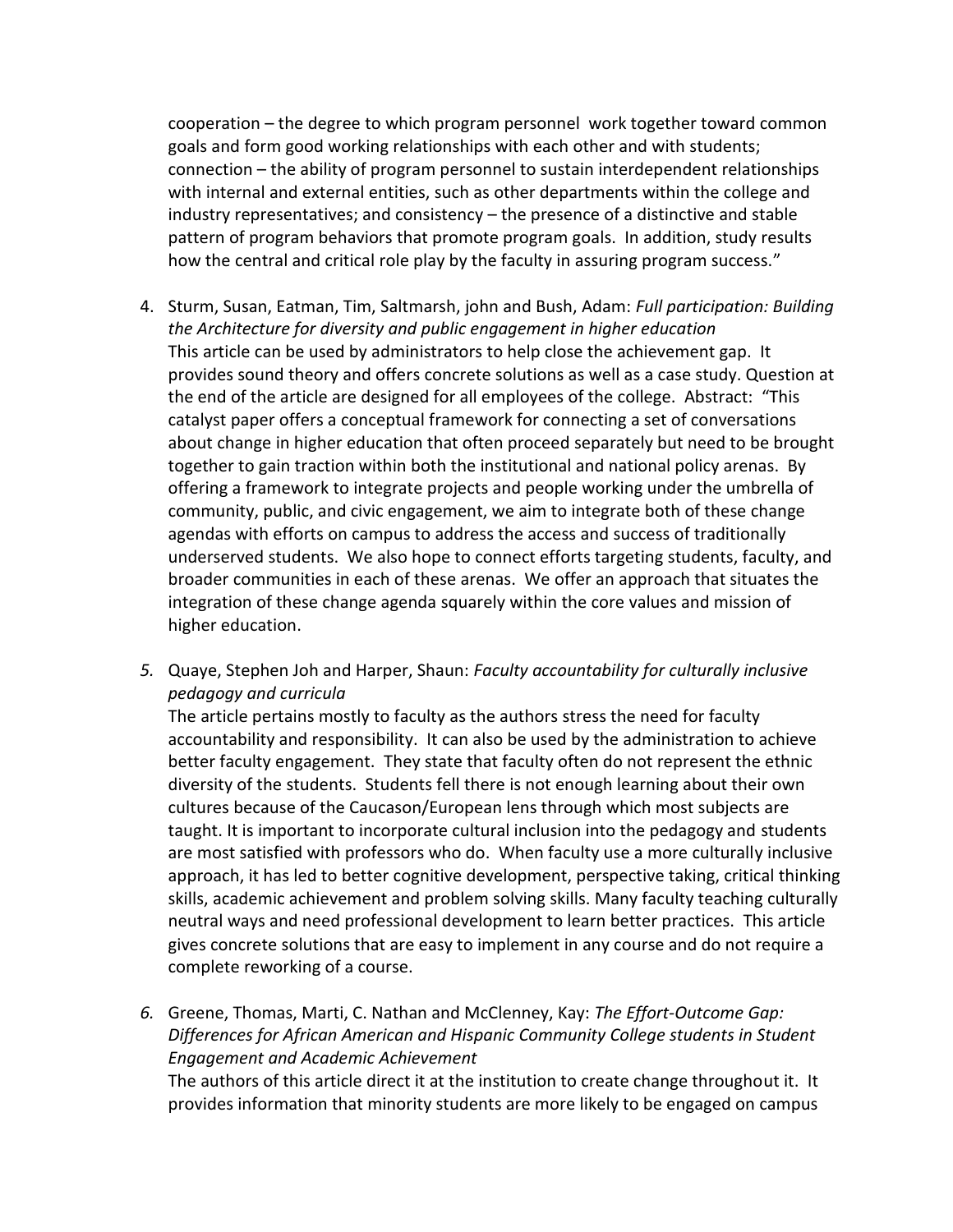which can lead to positive outcomes. This engagement may also be critical for underprepared and minority students for success. It looks at community college students and the unique characteristics of their student population. It provides a lot of data about the achievement gap. It lists the seven characteristics that hinder student success as well as the institutional barriers that con black success. It surveyed students at numerous community colleges to look at college engagement as well as outside factors that influence performance. While this article focuses on students who continue on the college experience, it briefly mentions the students who fail within the first semester and stop attending. It lists front door methods to retain those students as well.

*7.* Solorzano, Daniel, Ceja, Miguel and Yosso, Tara: *Critical Race Theory, Microagressions, and Cmapus Racial Climate: The Experiences of African American College Students* This article is geared for both faculty and staff and demonstrates how microagressions and identification can affect performance of students. It also gives some good concrete ideas, like the Psychology of Success classes, for solving some of the issues. Abstract: Microagressions are subtle insults (verbal, nonverbal, and/or visual) directed toward people of color, often automatically or unconsciously. Using critical race theory as a framework, the study described in this article provides an examination of racial microagressions and how they influence the collegiate racial climate. Using focus group interview data from African American students at three universities, it reveals that racial microagressions exist in both academic and social spaces in the collegiate environment. The study shows how African American students experience and respond to racial microagressions. It also demonstrates how racial microagressions have a negative impact on the campus racial climate.

*8.*

This is a very good, short, highly readable article that is directed at both faculty and staff using both common sense and research for its conclusions. It demonstrates how stereotypes can affect grades and academic success. Race can often be the predominant predictor of achievement despite economic success. It explains the "stereotype threat" and how being on the receiving end of this stereotype can lead to disidentification. Different groups experience the same situation in various ways. Stereotype threats can often create self-fulfilling prophecies and these threats can be done to any socioeconomic or ethnic group. Many times, it is the most successful students that are most affected by stereotype threats. The article provides solutions to reduce the effects of the stereotype threats.

[http://www.bc.edu/content/dam/files/centers/boisi/pdf/f08/Steele\\_ThinIceStereotype](http://www.bc.edu/content/dam/files/centers/boisi/pdf/f08/Steele_ThinIceStereotypeThreat.pdf) [Threat.pdf](http://www.bc.edu/content/dam/files/centers/boisi/pdf/f08/Steele_ThinIceStereotypeThreat.pdf)

9. Center for Community College Student Engagement: *A Matter of Degrees: Promising Practices for community College Student Success* This article addresses faculty, staff and administrators. It provides good practical applications. There are 13 major practices that promote success. They fall into three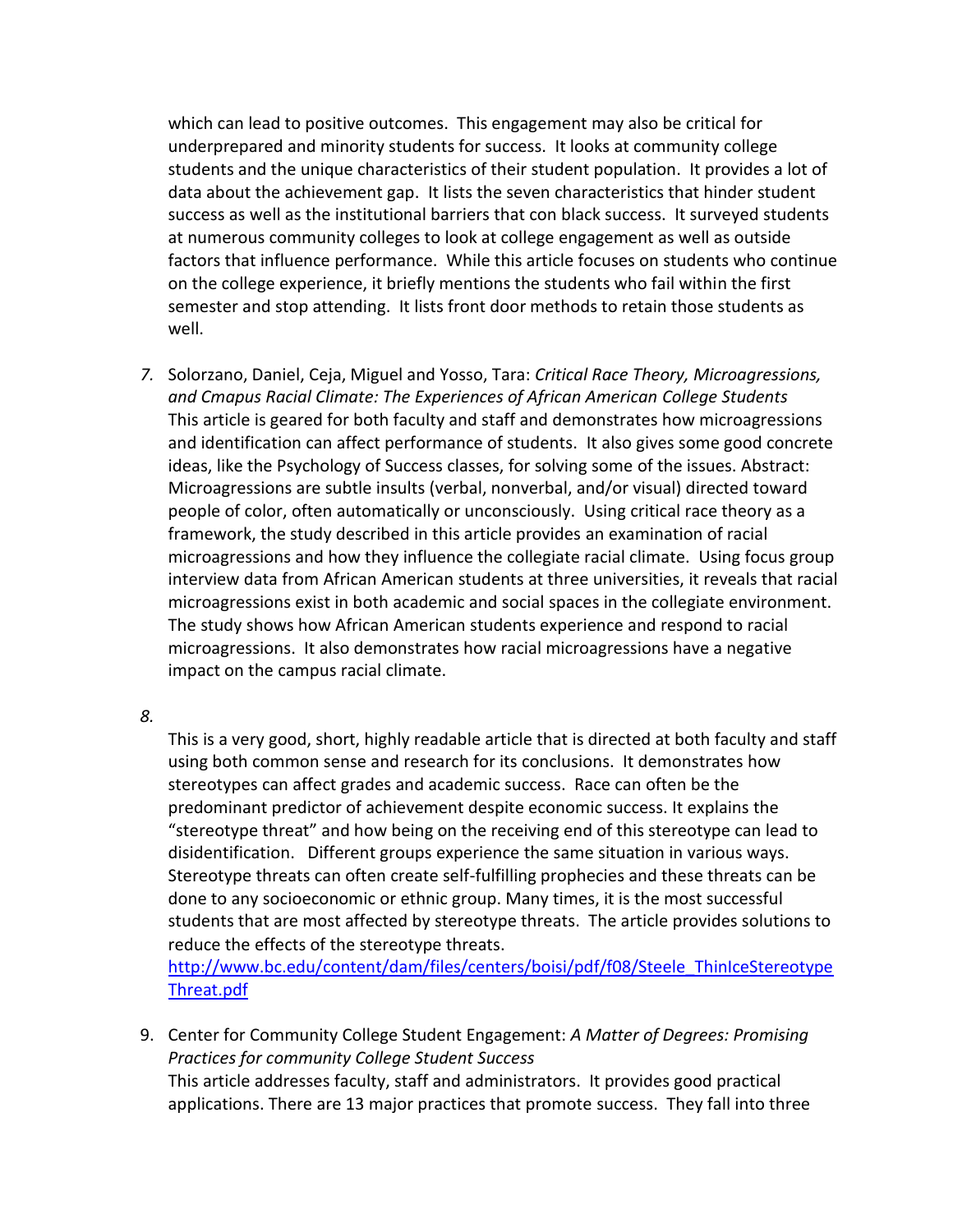categories: Planning for success, Initiating success and sustaining success. The article gives a lot of data and background. The authors write about the need for strategies from the very first semester through the entire completion of credit. They authors also focus on how a college should and can evaluate itself. As the article states, "Do not zero in on finding the silver bullet. There aren't any. The effects of college are cumulative across a range of activities."

[http://www.ccsse.org/docs/Matter\\_of\\_Degrees.pdf](https://owa.middlesex.mass.edu/owa/redir.aspx?C=OqEygecYY0y0HdbS_90nUjw5dCjpFNFIL5QC0dfKBi9F9_caBrAzpsC2ivtbLEmiRHPOswyKksI.&URL=http%3a%2f%2fwww.ccsse.org%2fdocs%2fMatter_of_Degrees.pdf)

*10.* Crisp, Gloria and Nora, Amaury*: Hispanic Student Success: Factors Influencing the Persistence and Transfer Decisions of Latino Community College Students Enrolled in Developmental Education*

This is a lengthy article that provides in depth background and theory about what causes the achievement gap. It is research based and is geared toward faculty and staff. It provides a long Bibliography for further review. Abstract: "This study examined the impact of a set of theoretically-derived predictor variables on the persistence and transfer of Hispanic community college students. Early models of student persistence have been validated primarily among 4-year college students. While the constructs have been well-established, the relationships of those relevant factors remain unexamined among community college transfer students, and specifically, among Hispanic students enrolled in developmental coursework and planning to transfer from a community college to a 4-year instruction. Logistic regression analysis was used to test the hypothesized conceptual framework on an existing set of quantitative persistence data drawn from a national sample of Hispanic students."

- 11. Ford, Kristie: *Shifting White Ideological Scripts: The Educational Benefits of Inter- and Intraracial Curricular Dialogues on the Experiences of White College Students* This is a good article for faculty and staff and focuses on white students and the sometimes difficult subject of whiteness. It has a significant Bibliography at the end of the article. Abstract: "What pedagogies and inter-/intragroup dynamics facilitate increased understanding of issues of race, white racial identity development, and racism in the U.S.? Can white students effectively learn about whiteness by themselves as well as in collaboration with students of diverse racial background? This project examines white student learning in the Intergroup People of Color-White People Dialogues and Intra-groups White Racial Identity Dialogues at a small liberal arts college in the Northeast. Through content analyses of student paper, this student advances our understanding of how white students make sense of their own racial group membership and how they navigate cross-racial interactions in college; it also continues and extends national efforts to conduct and disseminate research on both the substantive nature and process of Inter-/Intra-groups Dialogues and their impact on students.
- 12. Eisa, Mohamed and Blanshteyn, Victoria: *Closing the Achievement Gap* This is a Powerpoint presentation based on community colleges in CA and the target audience would be faculty, staff and administrators. . It has the slides but no additional material that may provide greater context. It explains what the achievement gap is,